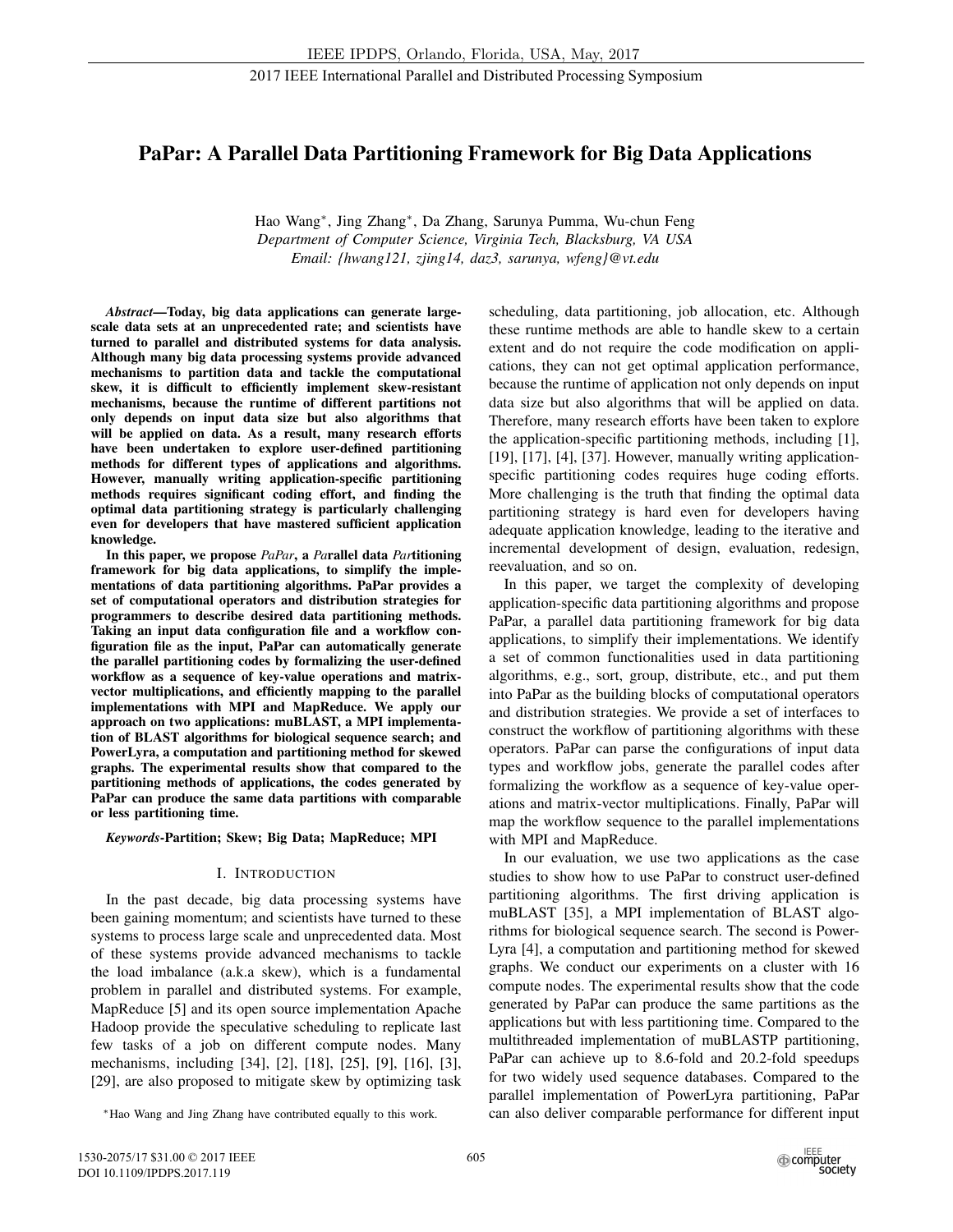graphs.

## II. BACKGROUND AND MOTIVATION

In this section, we first describe our driving applications, summarize the common functionalities needed in their data partitioning, and then discuss our motivation and design requirements.

#### *A. Driving Applications*

muBLASTP: BLAST is a fundamental Bioinformatics tool to find the similarity between sequences. muBLASTP is a MPI implementation of BLAST for protein sequences. By building the index for each database partition instead of input queries and optimizing the search algorithms with spatial blocking through memory hierarchy, muBLASTP can achieve better performance than the widely used BLAST implementations, e.g., mpiBLAST [20]. The performance of muBLASTP is sensitive to the partitioning methods: because of the nature of heuristics in the search algorithms, the runtime of sequence search depends on the distribution of sequence lengths more than the total size of each partition. The optimized partitioning method [36] tries to satisfy: (1) database partitions have similar numbers of sequences, (2) database sequences having the similar encoded length are distributed to different partitions, and (3) the sizes of encoded sequence data in partitions are similar. Figure 1 illustrates such an implementation. This method manipulates a four-tuple index that represents the encoded sequence pointer, the encoded sequence length, the description pointer, and the description length for each sequence. The partitioning method first sorts the index based on the encoded sequence length, and then distributes sequences to different partitions with a cyclic manner.

| Format: {seq start, seq_size, desc start, desc size} |  |                    |  |  |                                                 |  |                    |     |
|------------------------------------------------------|--|--------------------|--|--|-------------------------------------------------|--|--------------------|-----|
|                                                      |  | $\{0, 94, 0, 74\}$ |  |  | {293, 91, 272, 107}                             |  |                    |     |
|                                                      |  |                    |  |  | $\{94, 100, 74, 89\}$ Sort {0, $194, 0,$        |  |                    | 74} |
| ${194, 99, 163, 109}$                                |  |                    |  |  | $\left  \{ 194, \{ 99, \} \} \right $ 163, 109} |  |                    |     |
| (293, 91, 272, 107)                                  |  |                    |  |  | {94, 100, 74, 89}                               |  |                    |     |
| <b>Cyclic Distribution</b>                           |  |                    |  |  |                                                 |  |                    |     |
|                                                      |  |                    |  |  |                                                 |  |                    |     |
| ${293, 91, 272, 107}$                                |  |                    |  |  |                                                 |  |                    | 74} |
| (194, 99, 163, 109)                                  |  |                    |  |  |                                                 |  | ${94, '100, '74,}$ | 89} |

Figure 1: The partitioning method in muBLASTP: sort and distribute sequences based on the encoded sequence length.

PowerLyra: PowerLyra is a graph computation and partitioning engine on skew graphs. Other than the vertex-cut and edge-cut partitioning methods, PowerLyra provides a hybrid method to partition graph data. It first does the statistics to generate a user-defined factor, e.g., vertex indegree or outdegree, then splits vertices to a low-cut group and a high-cut group based on this factor, and applies different distribution policies on each group. Integrated with GraphLab [22], PowerLyra can bring significant performance benefits to many graph algorithms, e.g., PageRank, Connected Components, etc. Figure 2 from [4] shows this hybrid-cut method. In this case, PowerLyra uses the vertex indegree to divide the lowcut group and high-cut group with a predefined threshold. For the low-cut group, PowerLyra evenly assigns a vertex with all its edges (in-edges) to a partition; and for the highcut group, PowerLyra distributes edges of each vertex to different partitions.



Figure 2: The hybrid-cut in PowerLyra: count vertex indegree, split vertices to the low-cut group and high-cut group; for the low-cut, distribute a vertex with all its in-edges to a partition, and for the high-cut, distribute edges of a vertex to different partitions.

#### *B. Motivation*

These driving applications illustrate the applicationspecific methods are necessary for better performance and scalability, even if the underlying systems provide the data partitioning methods. We also observe that there are several common functionalities used in these two applications to partition data, e.g., the sort operation: muBLASTP needs to sort sequences (as the value) by the encoded sequence length (as the key), and PowerLyra may group the edges belonging to a same in-vertex (as the value) and sort them by the vertex indegree (as the key). Therefore, our motivation is to design a framework to provide such common functionalities and simplify the implementations of application-specific partitioning algorithms. This task is not straightforward: even if the same functionality is needed, the requirements on these functionalities are quite different. For example, for the sort operation, the key and value in muBLASTP can be obtained from input data, i.e., the encoded sequence length and the sequence entry; while in PowerLyra, neither the key (the vertex indegree) nor the value (the grouped edges belonging to a same in-vertex) can be retrieved from input. As a result, the framework must have the capability to concatenate multiple operators, add/delete data attributes, and change data formats on demand. We summarize the design requirements:

Correctness: The framework needs to generate the userdefined partitioning codes. For the same input data, the partitions produced by the framework should be the same to those generated by the original partitioning algorithms. Comprehensiveness: The framework needs to provide adequate building blocks to construct user-defined partitioning algorithms, and be able to extend more building blocks as well. Other than the key-value concept for unstructured data, the framework also needs to provide easy to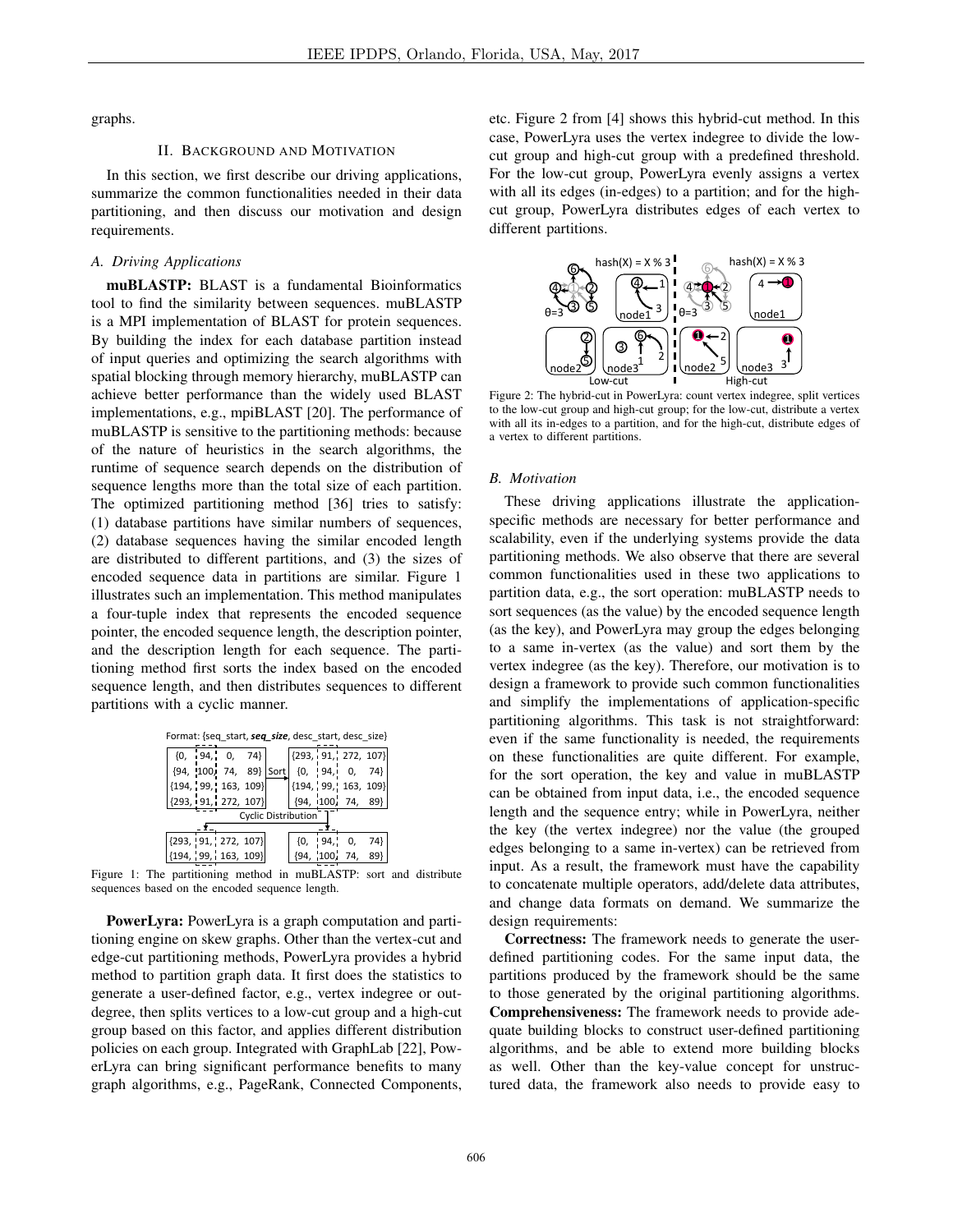use interfaces to define multiple data types, considering many scientific applications manipulate structured and semistructured data. Not only processing data from the input file, the framework also needs to support the in-memory data partitioning, because the intermediate data may need repartitioning and redistribution at runtime. Efficiency: The generated partitioning codes should be optimized to avoid data partitioning to be a performance bottleneck. Therefore, the framework needs to adopt the sophisticated techniques from recent research.

# III. METHODOLOGY

Figure 3 shows the high-level architecture of our framework. The user interfaces are two configuration files. One is to describe the input data format, and the other is to describe the computational operations in the user-defined partitioning algorithm. By parsing the input data configuration and the workflow configuration, the framework can understand the data structure and set corresponding keys and values for each operation listed in the workflow. Users are allowed to register their own computational operator as a new building block by inheriting the *Operator* class and implementing the functionality, which will be discussed in Section III-B. The PaPar framework will generate the workflow which will be launched as a sequence of jobs at runtime.

## *A. Interface for Data Types*

To read the structured data, MapReduce framework, e.g., Hadoop, provides a base class to unify the user interface: users need to implement their own parser for the input data structure by inheriting the Hadoop *InputFormat* class. In this class, users need to implement *getSplits* method to split the input file and generate a list of data blocks, each of which will be assigned to an individual mapper at runtime. Users also need to implement the *getRecordReader* method to extract individual input elements (records) from each split, and set the key and value for the mapper. Although many research projects [28], [14], [15], [31], [23], [32] have leveraged this mechanism to process structured data on MapReduce, and we also support this mechanism in PaPar, we prefer a programming-free method as the interface for user-defined data structures. We provide the *InputData* configuration file to allow users to describe their data structures.

Figure 4 shows the example how to describe the BLAST sequence index. The *input\_format* and *start\_position* sections indicate that BLAST sequence file is a binary file, and the index data starts at 32 bytes. The *element* section describes the index data structure consisting of four integers: *seq\_start*, *seq\_size*, *desc\_start* and *desc\_size*. According to the configuration file, the parser of PaPar will tell the *InputFormat* class to skip the first 32 byte of the file, and treat every 16 bytes (4 bytes/integer \* 4 integers) as an entry. Figure 5 shows the example for the text format used in



Figure 3: The high-level architecture of PaPar framework

PowerLyra. The *element* section indicates that each element represents an edge from *vertex\_a* to *vertex\_b*, separated by the *Tab* character "\t" and ended with the *Enter* character "\n". Similarly, the *InputFormat* class will treat each line in the text file as an entry, and fill two characters in each line to a two-tuple. Note that for derived data types, users may need to declare the nested elements in the configuration file. By providing such a configuration file as an interface, PaPar can support different input data types.

```
1 <input id="blast_db" name="BLAST Database file">
2 <input_format>binary</input_format>
3 <start_position>32</start_position>
4 <element>
        5 <value name = "seq_start" type = "integer"/>
 6 <value name = "Seq_size" type = "integer"/>
7 <value name = "desc_start" type = "integer"/>
8 <value name = "desc_size" type = "integer"/>
9 </element>
   10 </input>
```
Figure 4: Data type description for BLAST index

```
1 <input id="graph_edge" name="edge lists">
     2 <input_format>text</input_format>
3 <element>
       4 <value name = "vertex_a" type = "String"/>
       5 <delimiter value="\t"/>
       6 <value name = "vertex_b" type = "String"/>
       7 <delimiter value="\n"/>
     8 </element>
   9 </input>
```
Figure 5: Data type description for graph data

#### *B. Operators*

We define a set of operators as the building blocks to implement the workflow of desired partitioning algorithms. Users can construct a workflow through the *Workflow* configuration file. For a data partitioning program, we observe that the input and output data formats are usually same, while the formats of intermediate data during partitioning may be different. For example, as discussed in Section II-B,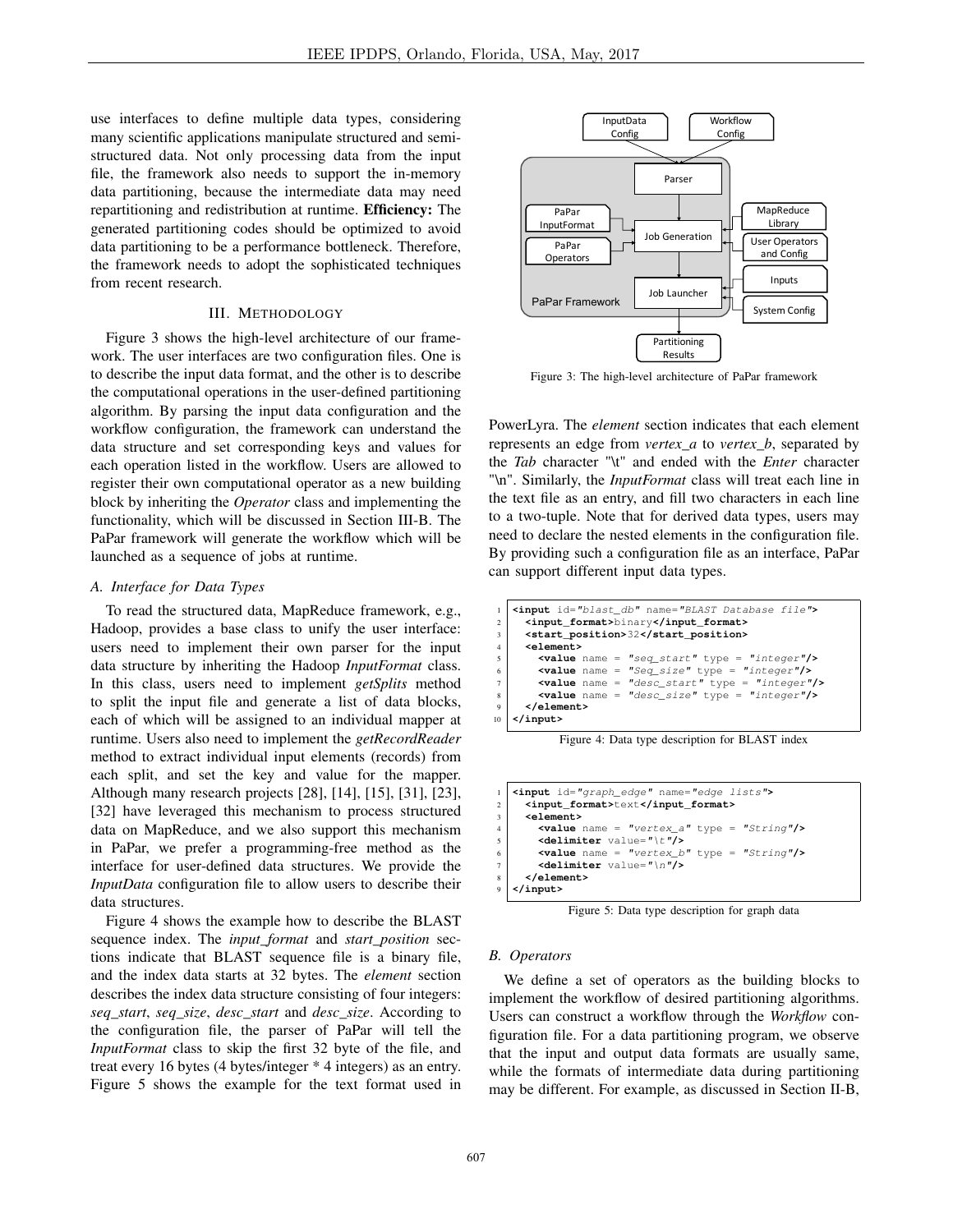the PowerLyra hybrid-cut will count the vertex indegree, which is a new attribute. Based on the behaviors of operators on input data, we define three types of operators. First, the *Basic* operators, e.g., *sort*, *distribute*, *split*, *group*, etc., will reorder input data but not add or delete any attribute. For example, the sort operation will move entries from one compute node to another but keep data unchanged. Although multiple basic operators are usually concatenated to construct a workflow, a single basic operator can also be treated as a complete workflow. Second, the *Add-on* operators, e.g., *count*, *max*, *min*, *mean*, *sum*, etc., will add or delete data attributes. Different with the basic operators, the add-on operators themselves can not construct a workflow or a job in the workflow. They need to cooperate with the basic operators. Third, the *Format* operators, e.g., *orig*, *pack*, and *unpack*, can change the data format, but not reorder data or add/delete any attribute. Note that the input and output data discussed in this section refers to the input and output of an operator instead of the input and output files of a partitioning program.

Table I shows the details of the operators. Most of them will set one field of input data (or intermediate data) as the key and do the computation following the key-value concept. We will present more details with the driving applications in Section III-C. In this paragraph, we focus on the *policy* parameter used in *distribute*, which is an operator not following the key-value concept. In a partitioning algorithm, an entry from the input file is usually put into one partition of output. Although sometimes one entry may be put into multiple partitions for better performance or fault tolerance [8], we discuss the one-to-one mapping like the perfect hash in this paper. We design two basic types of policies, i.e., cyclic and block. The partitioning algorithms generated by PaPar will read the parameters *policy* and *numPartitions* from the configuration file at runtime, and formalize the policy to a matrix-vector multiplication operation. We borrow the idea of a domain-specific language (DSL) [7] to define a policy as a permutation matrix:  $L_m^{km}$ ,  $x_{ik+j} \mapsto x_{jm+i}$ ,  $0 \le i \le j$  $m, 0 \leqslant j < k$ , which performs a stride-by-m permutation on a vector  $x$  having  $km$  items. In the distribution policy,  $x$  is the input data represented as a vector having  $km$ entries, and  $m$  is the stride to permute entries. Figure  $6(a)$ illustrates the example to permute 4 entries with the stride 2 in the cyclic manner. The corresponding permutation matrix is  $L_2^4$ . Figure 6(b) illustrates the example for the block policy, which will not permute entries and the matrix is  $L_4^4$ . After the permutation, the contiguous data will be sent to 2 partitions for the distribution. The benefit of using the permutation matrix is to decouple the distribution policies from the workflow when PaPar generates the codes: at the time of code generation, it is not necessary to bind a distribution policy; and at runtime, the parameters *policy* and *numPartitions* will be processed and the permutation matrix will be generated, while the codes of the distribution operator are not changed. At runtime, the matrix-vector multiplication is enforced by multiple mappers in parallel and each mapper only processes its local data distribution based on the multiplication result.



Figure 6: Formalize the distribution polices to matrix-vector multiplication

Though the operators listed in the table are sufficient for most cases, PaPar allows users to define their own operators. Users need to inherit one of these three operator classes, and provide a configuration file to describe the operator. Figure 7 shows an example of customized *sort*. The user needs to specify the class and argument types to tell the framework how to invoke it.

|                     | <prog <="" id="Sort" th="" type="operator"></prog>     |
|---------------------|--------------------------------------------------------|
| $\overline{c}$      | name="MapReduce sort operator">                        |
| $\ddot{\mathbf{3}}$ | <import <="" classpath="/user/mr/sort" th=""></import> |
| $\overline{4}$      | package="com.mr.sort" class="Sort"/>                   |
| 5                   | <arguments></arguments>                                |
| 6                   | <param name="inputPath" type="String"/>                |
| $\overline{7}$      | <param name="outputPath" type="String"/>               |
| 8                   | <param name="keyId" type="KeyId"/>                     |
| 9                   | <param <="" name="ascending" th="" type="boolean"/>    |
| 10                  | $default='true'$                                       |
| 11                  |                                                        |
| 12                  | prog>                                                  |
|                     |                                                        |

Figure 7: Configuration file for *sort* operator

## *C. Case Studies*

To demonstrate the capability and usability of PaPar, we use muBLASTP and PowerLyra as the case studies.

muBLASTP: Figure 8 shows the workflow configuration file of muBLASTP partitioning. Three parameters listed in the *argument* section are the input file name, the output file name, and the number of partitions. Two operators *sort* and *distribute* are defined, each of which will be mapped to a job. We use the symbol *\$* to represent the variable coming from intermediate data. For example, for the operator *distribute*, its input comes from the output of operator *sort*, which is labeled as "\$sort.outputPath" in the configuration. The optional parameter *num\_reducers* is used to launch reducers at runtime. Each operator can use a parameter defined in the workflow arguments or overwrite it in its own parameter section.

Figure 9 illustrates the workflow of muBLASTP partitioning, which sorts input by the encoded sequence length and then distributes elements evenly to multiple partitions with the cyclic policy. This figure follows the MapReduce style. In the figure, the left most part shows the index data of muBLASTP. Two jobs are launched in the workflow. The *sort* job sorts entries by using the sequence length *seq\_size*.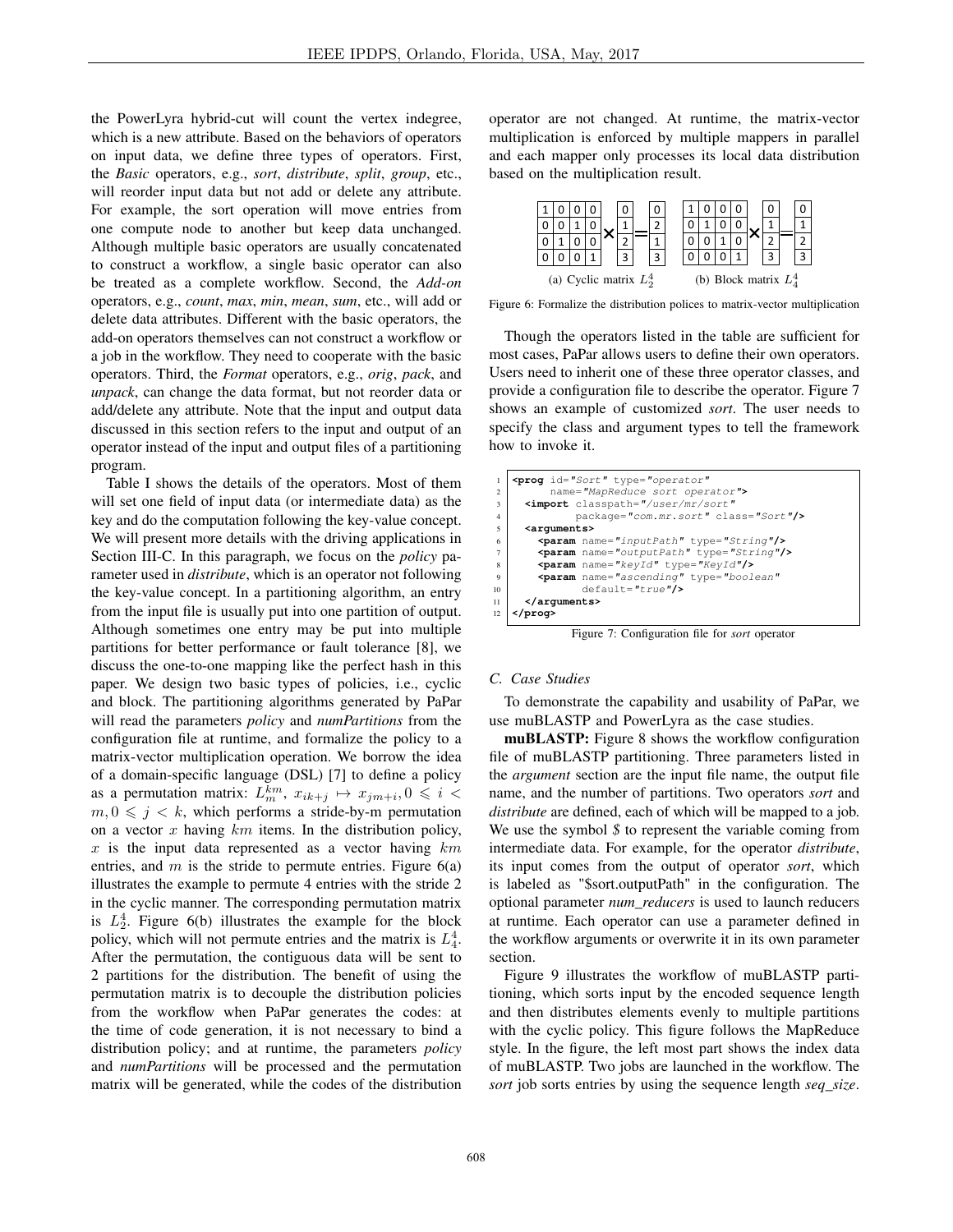Table I: Operators of PaPar workflow

#### Basic Operator

*Sort(String inputPath, String outputPath, Class<?> inputFormat, Class<? extends Format> outputFormat, ValueId key, int flag, Class<? extends AddOn> addOn)*

Sort data with the given key. *inputPath*: path of input. *ouputPath*: path of output. *inputFormat*: the format of input data. *outputFormat*: the format of output data. *key*: key to sort input data. *flag*: pre-defined sorting type; -1: ascending, 1: descending. *addOn*: add-ons.

*Group(String inputPath, String outputPath, Class<?> inputFormat, Class<? extends Format> outputFormat, ValueId key, Class<? extends AddOn> addOn)*

Group data with the given key. *inputPath*: path of input. *ouputPath*: path of output. *inputFormat*: the format of input data. *outputFormat*: the format of output data. *key*: key to group input data. *addOn*: add-ons.

*Split(String inputPath, List<String> outputPathList, Class<?> inputFormat, List<? extends Format> outputFormat, ValueId key, SplitPolicy policy, Class<? extends AddOn> addOn)*

Split data with the given split operation and key. *inputPath*: path of the list of inputs. *outputPathList*: file list for outputs. *inputFormat*: the format of the input data. *outputFormat*: the format of the output data. *key*: key for splitting. *policy*: the policy for splitting data. *addOn*: add-ons.

*Distribute(String inputPath, String outputPath, Class<?> inputFormat, Class<? extends Format> outputFormat, DistrPolicy policy, int numPartitions, Class<? extends AddOn> addOn)*

Distribute data with the given policy. *inputPath*: path of input. *ouputPath*: path of output. *inputFormat*: the format of input data. *outputFormat*: the format of output data. *policy*: policy of distribution: cyclic and block. *numPartitions*: number of partitions. *addOn*: add-ons.

|  | <b>Add-on Operator</b> |
|--|------------------------|
|--|------------------------|

| $count(List < T > elements, ValueId key)$ Count the number of elements with the specific key.        |
|------------------------------------------------------------------------------------------------------|
| <i>max(List<t> elements, ValueId value)</t></i> Get the maximum of the specific values of elements.  |
| <i>min(List<t> elements, ValueId value)</t></i> Get the minimum of the specific values of elements.  |
| <i>mean(List<t> elements, ValueId value)</t></i> Get the average of the specific values of elements. |
| sum(List <t> elements, ValueId value) Get the sum of the specific values of elements.</t>            |
|                                                                                                      |
| <b>Format Operator</b>                                                                               |
| $orig(List < T$ key Vale) (default) Output data with the input format.                               |
| $pack(List < T>keyValue)$ Output data with the packed format.                                        |

The mappers will shuffle key-value pairs to different reducers according to the range of keys, which is sampled when reading the input. The data sampling will be discussed in Section III-D. In this case, as an example, the entries having the key *seq\_size* ranging from 90 to 95 are assigned with the reduce-key "1", and then shuffled to the reducer "1". The reducers will sort entries by the key *seq\_size* and write output data after removing the temporary reduce-key, because the basic operators will only reorder data but not change data as the definition.

The *distribute* job will distribute entries with the cyclic policy. The mappers will enforce the cyclic policy by applying the matrix-vector multiplication in parallel. In this case, each mapper knows there are 4 entries at local and 3 partitions for the output. Therefor, the permutation matrix  $L_3^4$  is generated to permute the entires locally. After that, the mapper will distribute the entries to corresponding partitions. For example, the mapper "0" will send the entries "0" {566, 51, 490, 120}, "3" {1041, 79, 1107, 76} to the partition "0", the entry "1" {783, 64, 799, 91} to the partition "1", and so on. Because a reducer is launched to write data for a partition, the reducer id is used as the reducekey. The reducers of the *distribute* job will write data to the output after removing the temporary reduce-key. Note that, some applications may need to adjust output data.

For example, muBLASTP needs to recalculate the start pointers of sequence data and description data. This process has been implemented as a user-defined add-on operator. The algorithm recalculating the muBLASTP index has been discussed in [36], and we skip the details in this paper.

PowerLyra: As introduced in Section II-A, the hybrid-cut of PowerLyra will generate the new attributes and use them as the key and value of corresponding operators. Figure 10 shows the configuration file, which concatenates three basic operators *group*, *split*, and *distribute* in the workflow.

Figure 10 shows the details. The input data represents edges, i.e., *vertex\_a*  $\rightarrow$  *vertex\_b*). The *group* job uses outvertex *vertex\_b* as the key to group edges in the map stage, and uses the add-on operator *count* to add a new attribute on each edge, i.e., vertex indegree, and uses the format operator *pack* to pack output data in the reduce stage. The *split* job then splits the packed entries based on the key *indegree*, which is the new attribute added by the add-on operator *count*. The *split* operator will send the entries which *indegree* are larger than or equal to *threshold*, i.e., 4 in this example, to the high-degree output, and others to the low-degree output. Note that, for the high-degree output, the format operator *unpack* is used to unpack data from the packed organization (as shown in the step 5 in the figure). The third job *distribute* will then operate on two different formats of intermediate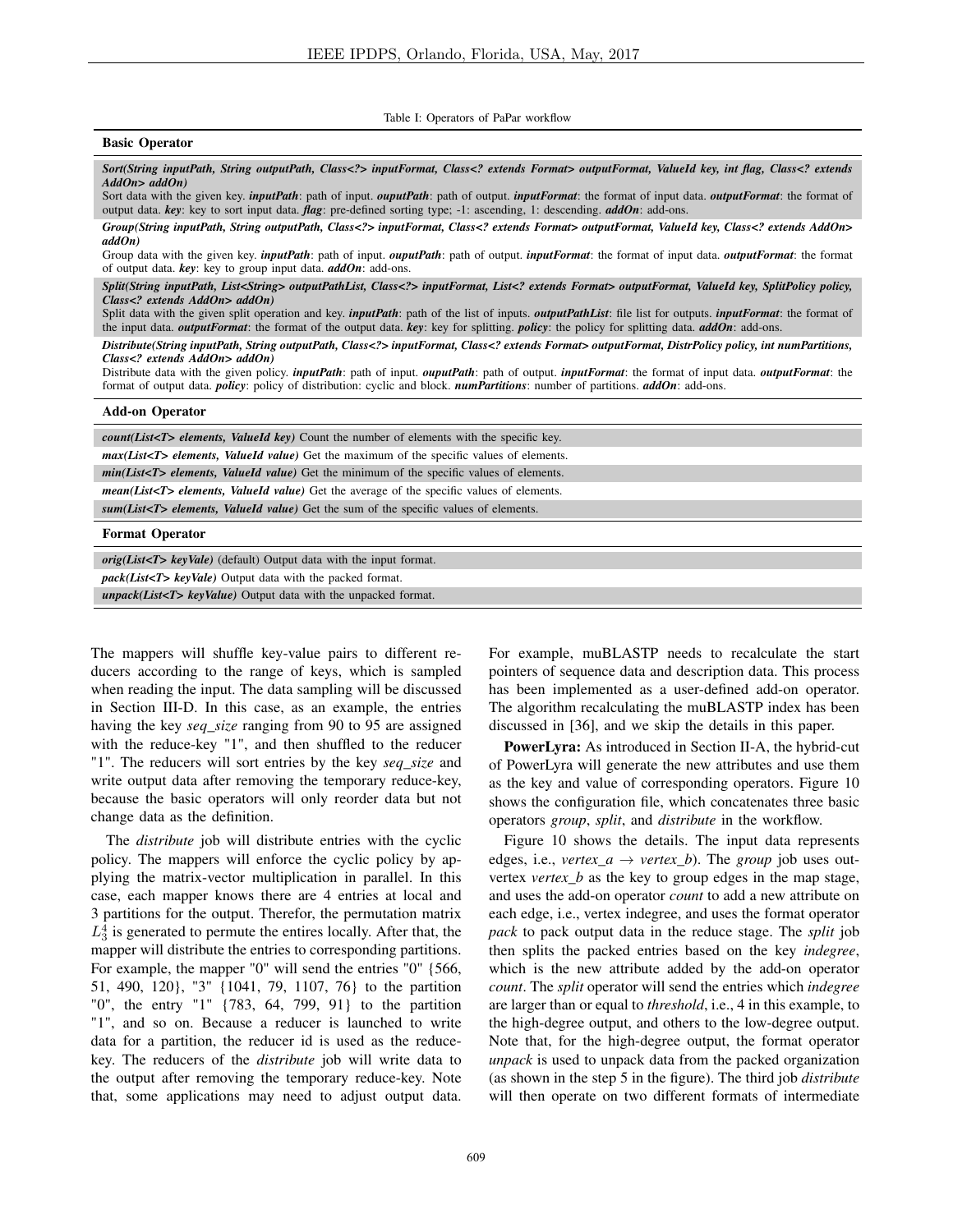| 1              | <workflow <="" id="blast_partition" th=""></workflow>      |  |  |  |  |  |  |
|----------------|------------------------------------------------------------|--|--|--|--|--|--|
| $\mathfrak{D}$ | name="BLAST database partition">                           |  |  |  |  |  |  |
| 3              | <arguments></arguments>                                    |  |  |  |  |  |  |
| 4              | <param <="" name="input_path" th="" type="hdfs"/>          |  |  |  |  |  |  |
| 5              | format="blast $db$ "/>                                     |  |  |  |  |  |  |
| 6              | <param <="" name="output_path" th="" type="hdfs"/>         |  |  |  |  |  |  |
| $\tau$         | format="blast $db$ "/>                                     |  |  |  |  |  |  |
| 8              | <param name="num_partitions" type="integer"/>              |  |  |  |  |  |  |
| 9              | <param <="" name="num_reducers" th="" type="integer"/>     |  |  |  |  |  |  |
| 10             | $value="3"$ />                                             |  |  |  |  |  |  |
| 11             |                                                            |  |  |  |  |  |  |
| 12             | <operators></operators>                                    |  |  |  |  |  |  |
| 13             | <operator <="" id="sort" operator="Sort" th=""></operator> |  |  |  |  |  |  |
| 14             | num reducers="\$num reducers">                             |  |  |  |  |  |  |
| 15             | <param <="" name="inputPath" th="" type="String"/>         |  |  |  |  |  |  |
| 16             | $value="Sinput\_path"$ />                                  |  |  |  |  |  |  |
| 17             | <param <="" name="ouputPath" th="" type="String"/>         |  |  |  |  |  |  |
| 18             | value="/user/sort_output"/>                                |  |  |  |  |  |  |
| 19             | <param <="" name="key" th="" type="KeyId"/>                |  |  |  |  |  |  |
| 20             | value="seq size"/>                                         |  |  |  |  |  |  |
| 21             |                                                            |  |  |  |  |  |  |
| 22             | <operator id="distr" operator="Distribute"></operator>     |  |  |  |  |  |  |
| 23             | <param <="" name="inputPath" th="" type="String"/>         |  |  |  |  |  |  |
| 24             | value="\$sort.ouputPath"/>                                 |  |  |  |  |  |  |
| 25             | <param <="" name="outputPath" th="" type="String"/>        |  |  |  |  |  |  |
| 26             | value=" $\text{Soutput path}$ "/>                          |  |  |  |  |  |  |
| 27             | <param <="" name="distrPolicy" th="" type="DistrPolicy"/>  |  |  |  |  |  |  |
| 28             | $value="roundRobin"/$                                      |  |  |  |  |  |  |
| 29             | <param <="" name="numPartitions" th="" type="integer"/>    |  |  |  |  |  |  |
| 30             | value="\$num partitions"/>                                 |  |  |  |  |  |  |
| 31             |                                                            |  |  |  |  |  |  |
| 32             |                                                            |  |  |  |  |  |  |
| 33             |                                                            |  |  |  |  |  |  |

Figure 8: Configuration file for muBLASTP

data and generate two permutation matrices, i.e.,  $L_3^4$  for the high-degree and  $L_3^3$  for the low-degree. Note that  $L_3^3$  in this case happens not to permute data, because there are 3 entries for 3 partitions. In a general case,  $L_N^M$  will enforce the cyclic distribution when M is larger than N. As the *distribute* is the last step in the workflow, all data will be unpacked to make sure the output has the same format of input.

#### *D. Implementations*

We map our framework on top of Apache Hadoop (2.7.0), MapReduce-MPI (abbr. MR-MPI) [24], and MPI. The interfaces of first two MapReduce systems are similar. On Hadoop, we implement the interfaces of processing structured data by inheriting *InputFormat* class. We implement those operators in Java, and generate Hadoop jobs for the workflow. On MR-MPI, an open-source C++ implementation of MapReduce on MPI, we use C++ to implement mappers and reducers by calling MR-MPI interfaces. The MR-MPI library can help us to hide the details of MPI based data shuffle and synchronization. On MPI, we currently use MPI non-blocking interfaces (Isend, Irecv, and Wait) to implement the data shuffle. During the execution of a PaPar-generated partitioner, the jobs are launched one by one following the order defined in the workflow configuration file. Several important techniques are also implemented as below:

Code Generation: We implement a parser to parse the configuration files and generate the Hadoop or MPI based partitioner by directly calling the backend implementations

of operators. This method has been widely used in the code generation from a higher-level description to a lowerlevel implementation, e.g., from SQL to MapReduce jobs in Apache Hive [13], from SQL to GPU kernels [33], from DSL to SIMD implementations of sorting networks [12], etc. We plan to use an internal representation (IR) [6] to decouple the binding between the frontend and the backend in the future work.

Data Sampling: We implement the data sampling to balance the workload for the reduce stage. For example, for the *sort* operator, the temporary reduce-key corresponding to the range of input data is needed. In order to avoid the imbalance on reducers, we follow the mechanisms proposed in [9] to sample data on every node and approximate to the global data distribution. Based on the distribution of the user-set key and the number of reducers, we set the proper data range for each temporary reduce-key.

Data Compression: This optimization is used to compress the packed data. As shown in the hybrid-cut of PowerLyra, the *group* operator will call the *pack* operator to pack edges having the same in-vertex, resulting in the redundant data in this packed format. As shown in Figure 11, after the step 3, the reducer 0 has the packed data as  $\{2, 1, 4\}$ ,  $\{3, 4\}$ 1, 4}, {4, 1, 4}, {5, 1, 4}}, and the redundant data is 1. This optimization uses the Compressed Sparse Row (CSR) and its transposition Compressed Sparse Column (CSC), which are widely used in sparse matrix computations [30], [21], [27], to compress data. In this case, the CSC format {0, {2, 3, 4,  $5$ ,  $\{4, 4, 4, 4\}$  is used: 0 is the start pointer of the in-vertex 1, the first vertex in the graph; {2, 3, 4, 5} is the out-vertex id array, and {4, 4, 4, 4} is the value array. Because the value array may include different values (depending on the algorithm to generate the attribute), we do not compress the value array to keep the generality. This optimization can improve the data communication performance, while it highly depends on the input data. We have observed up to 13% improvement for the graph datasets in our evaluation.

#### IV. EXPERIMENTS

#### *A. Experimental Setup*

We conduct our evaluations on a homogeneous cluster consisting of 16 compute nodes. Each node has two 8 core Intel Xeon E5-2670 (Sandy Bridge) CPU running at 2.60 GHz, 64 GB memory, and 512 GB local disk. These nodes are linked by 10Gbps Ethernet and a Quad Data Rate (QDR) InfiniBand interconnect. Because both muBLASTP and PowerLyra are implemented in C++, we map PaPar on MR-MPI that leverages the MapReduce concept and the in-memory communication on MPI to provide comparable performance. All codes are compiled with MVAPICH2 library (version 2.2) and GCC 4.5.3. In all experiments, the execution time is the average time of five runs without I/O time.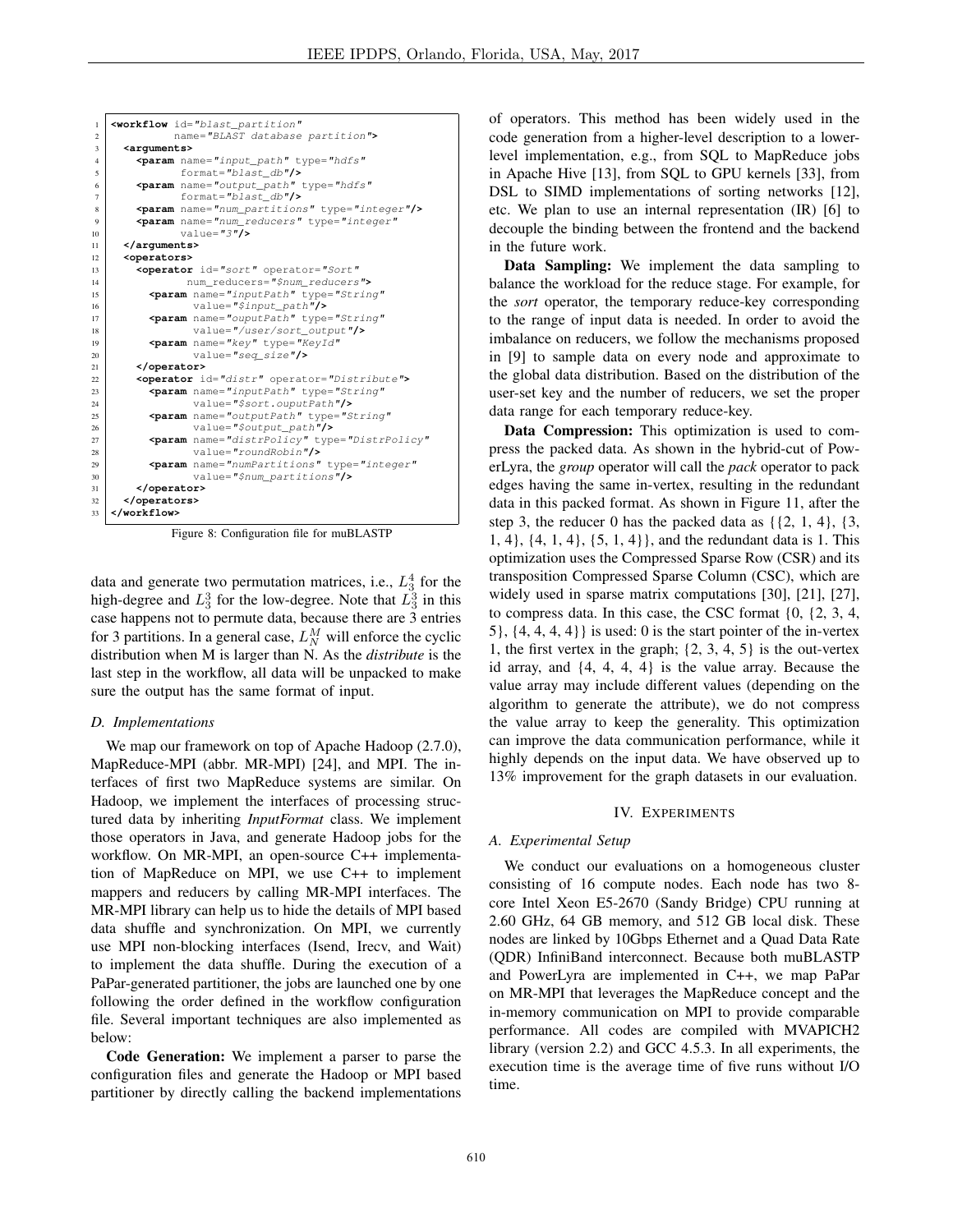|                               | j1 mapper 0                | i1 reducer 0                               |                                             | j2 mapper 0                     | j2 reducer 0                                      |                                |
|-------------------------------|----------------------------|--------------------------------------------|---------------------------------------------|---------------------------------|---------------------------------------------------|--------------------------------|
| {seq start, seq size,         | 194.<br>74}<br>KО,<br>0.   | $\{0, \{566, 151,$<br>$120$ }<br>490.      | $\{0, \{566, 151,$<br>490.<br>120}}         | {566.<br>490.<br>51.<br>120}    | {566.<br>490.<br>$120$ }<br>KO.<br>51.            | {566.<br>51.<br>490,<br>120}   |
| desc start, desc size}        | {94,<br>74.<br>89)<br>192, | $118$ }<br>$\{0, \{617, \} 72, \}$<br>610, | $\{0, \{783, 164,$<br>799, 91}}             | {783,<br>799.<br>91<br>64.      | {1041, 79.<br>1107.76}}<br>KO.                    | ${1041, 79,$<br>1107, 76}      |
| 74}<br>94,<br>{0,<br>0.       | M286.199.<br>163.<br>109}  | ${783.$<br>799.<br>$91$ }<br>i 64,<br>{0,  | .172.<br>${617$<br>610.<br>$118$ }<br>{0,   | {617,<br>610,<br>118}<br>72.    | 74}}<br>94.<br>٦ΙΟ,                               | 94,<br>74}<br>ſ0,              |
| 192,<br>89)<br>74,<br>${94,$  | 272, 107}<br>(385, 91, )   | $\{0, \{1041\}$ 79,<br>1107, 76}}          | 1107, 76}}<br>$\{1041, 79, \}$<br>${0, 0}$  | 1107, 76}<br>{1041, 79,         | ${286,$<br>163,<br>99,<br>$109$ }<br>'/Ко.        | 163,<br>${286,$<br>99,<br>109} |
| ${286,$<br>99,<br>163,<br>109 |                            |                                            |                                             |                                 |                                                   |                                |
| 272, 107}<br>${385,$<br>91,   | j1 mapper 1                | j1 reducer 1                               |                                             | j2 mapper 1                     | j2 reducer 1                                      |                                |
| 379, 111}<br>${476,$<br>90,   | {476, 90,<br>379, 111}     | 74}}<br>${0, 0}$<br>94.<br>{1,<br>0.       | $111$ }}<br>${476, 90,$<br>379,<br>${1, 1}$ | 476, 90,<br>379,<br>111         | ${783, 64,$<br>$91$ }<br>799,                     | {783.<br>64<br>799,<br>91      |
| 51,<br>490,<br>120<br>{566,   | 1566.151.<br>490,<br>120   | 107}}<br>${385, 91,$<br>272,               | 272,<br>$\{1, \{385, 91,$<br>$107$ }}       | 272,<br>385, 91,<br>107         | 379,<br>$111$ }}<br>${476, 90,$                   | 379,<br>{476.<br>90<br>111     |
| 72, 610,<br>${617,$<br>118    | (617, 72,<br>610,<br>118   | 379,<br>${476, 90,$<br>$111$ }}<br>11,     | 74}}<br>: 94.<br>{0,<br>0,                  | 74)<br>94,<br>{0,<br>0,         | ${689, 94,$<br>728,<br>71}}                       | {689,<br>728.<br>71<br>94.     |
| 728.<br>71}<br>${689,$<br>94, | (689, 94,<br>71}<br>728.   | ${689, 94,$<br>728, 71}}<br>${1, 1}$       | ${689, 94,$<br>71}}<br>728,                 | 728,<br>{689,<br>94,<br>-71}    | 890.<br>${847, 99,$<br>$113$ }                    | 847<br>890.<br>99.<br>113      |
| 799,<br>${783,$<br>64,<br>91  | ------                     | ------                                     | ------                                      |                                 |                                                   |                                |
| 890, 113}<br>${847,$<br>99,   | j1 mapper 2                | i1 reducer 2                               |                                             | j2 mapper 2                     | i2 reducer 2                                      |                                |
| 95, 1003, 104}<br>{946,       | (783, 64,<br>799,<br>91    | 89}}<br>{94,<br>i 192.<br>74.<br>$\{2,$    | $\{2,$<br>{946, 95,<br>1003, 104}}          | 1003, 104}<br>{946,<br>95.      | $118$ }<br>۸K 2,<br>${617, 72,$<br>610.           | {617.<br>72.<br>610.<br>118    |
| ${1041, 79, 1107, 76}$        | 890, 113}<br>(847, 99,     | 109}}<br>${286, 99,$<br>163,<br>${2, 2}$   | $109$ }}<br>$\{2, \{286, 99,$<br>163,       | 163,<br><b>{286, 99,</b><br>109 | ${385, 91}$<br>272,<br>$107$ }}<br>W <sub>2</sub> | 272,<br>{385,<br>107}<br>91.   |
|                               | 1003, 104}<br>{946, !95,   | ${847, 99}$<br>890,<br>$113$ }<br>$\{2,$   | 890,<br>{847, 99,<br>$113$ }<br>${2, 2}$    | {847, 99,<br>890,<br>113        | $1003, 104$ }<br>{946, 95,<br>K2,                 | {946,<br>95,<br>1003,<br>104}  |
|                               | 1107, 76}<br>(1041,79,     | 1003, 104}}<br>${946, 95}$<br>$\{2, \}$    | 89}}<br>{94,<br>74.<br>$ 192\rangle$        | {94,<br>192, 74,<br>89}         | 192, 74,<br>89}}<br>K2,<br>{94,                   | {94,<br>192,<br>74.<br>89}     |
|                               | -------                    | (2)                                        | ------<br>(3)                               |                                 | (4)                                               | (5)                            |

Figure 9: The workflow of muBLASTP data partitioning. The *Sort* job will sort the *index* elements by the user-defined key *seq\_size* (in the dashed boxes), including: (1) mappers will shuffle data to reducers with the sampled reduce-key; (2) reducers will sort data by the key *seq\_size*; (3) store data by removing the reduce-key. The *Distribute* job will distribute the sorted elements to partitions with the cyclic policy, including: (4) mappers will shuffle data to reducers with the generated reduce-key (reducer id); (5) remove the temporary reduce-key.

| $\mathbf{1}$   | <workflow id="hybrid_cut" name="Hybrid-cut"></workflow>             |
|----------------|---------------------------------------------------------------------|
| $\overline{c}$ | <arguments></arguments>                                             |
| 3              | <param <="" name="input_file" th="" type="hdfs"/>                   |
| $\overline{4}$ | format="graph_edge"/>                                               |
| 5              | <param <="" name="output_path" th="" type="hdfs"/>                  |
| 6              | format="graph_edge"/>                                               |
| $\overline{7}$ | <param name="num_partitions" type="integer"/>                       |
| 8              | <param name="threshold" type="integer"/>                            |
| 9              |                                                                     |
| 10             | <operators></operators>                                             |
| 11             | <operator id="group" operator="group"></operator>                   |
| 12             | <param <="" name="inputPath" th="" type="String"/>                  |
| 13             | value="\$input_file"/>                                              |
| 14             | <param <="" name="outputPath" th="" type="String"/>                 |
| 15             | value="/tmp/group" format="pack"/>                                  |
| 16             | <param <="" name="key" th="" type="KeyId"/>                         |
| 17             | value="vertex b"/>                                                  |
| 18             | <addon <="" key="vertex_b" operator="count" th=""></addon>          |
| 19             | $attr="in$                                                          |
| 20             |                                                                     |
| 21             | <operator id="split" operator="Split"></operator>                   |
| 22             | <param <="" name="inputPath" th="" type="String"/>                  |
| 23             | value="\$sort.outputPath"/>                                         |
| 24             | <param <="" name="outputPathList" th=""/>                           |
| 25             | type="StringList"                                                   |
| 26             | value="/tmp/split/high_degree,                                      |
| 27             | /tmp/split/low_degree"                                              |
| 28             | format="unpack, $orig$ "/>                                          |
| 29             | <param <="" name="key" th="" type="KeyId"/>                         |
| 30             | value="\$group.\$indegree"/>                                        |
| 31             | <param <="" name="policy" th="" type="SplitPolicy"/>                |
| 32             | $value="='f>=f * threshold$ ,                                       |
| 33             | $\{<, \text{ $$threshold} \}$ "/>                                   |
| 34             |                                                                     |
| 35             | <operator id="distr" operator="Distribute"></operator>              |
| 36             | <param <br="" name="inputPath" type="String"/> value="/tmp/split/"> |
| 37             | <param <="" name="outputPath" th="" type="String"/>                 |
| 38             | value="\$output_path"/>                                             |
| 39             | <param <="" name="policy" th="" type="distrPolicy"/>                |
| 40<br>41       | value="graphVertexCut"/>                                            |
|                | <param <="" name="numPartitions" th="" type="integer"/>             |
| 42<br>43       | value="\$num_partitions"/>                                          |
| 44             |                                                                     |
| 45             |                                                                     |
| 46             |                                                                     |
|                |                                                                     |

Figure 10: Configuration file for PowerLyra hybrid-cut

In the muBLASTP experiments, two partitioning methods are generated by PaPar. One is the default method to keep the number of sequences in partitions similar. We label it as "block". The other is the optimized method that will sort the index and distribute the sequences in a cyclic manner. We label it as "cyclic". We use two popular protein databases as the test datasets: *env\_nr* database and *nr* database. The *env\_nr* database consists of about 6,000,000 sequences with the total size at 1.7 GB, and the *nr* database has over 85,000,000 sequences with the size at 53 GB. Most of the sequences in two databases are less than 100 letters. We follow the experimental setups in [35] to randomly pick up sequences from corresponding databases to construct three batches, each of which includes 100 sequences. In the batch "100" and "500", all sequences are less than 100 and 500 letters, respectively; and for the "mixed" batch, we randomly select 100 sequences without the limitation of length.

In the PowerLyra experiments, we generate codes for three types of partitioning methods, "edge-cut", "vertex-cut", and "hybrid-cut" shown in Figure 2 . We choose PageRank as the test algorithm, which computes the rank of vertices in a graph. We use the snapshot version of PowerLyra with the tuned command line parameters downloaded from the PowerLyra website. The threshold parameter of hybrid-cut is set to 200 to divide the vertices into the low-cut or highcut group. We choose three graph datasets: *Google*, *Pokec* and *LiveJournal*, from SNAP [26]. The datasets are stored in the *EdgeList* format as shown in Figure 5. Table II shows the statistics of these datasets.

Table II: Statistics of graph datasets

| Graph       | Vertices | <b>Edges</b> | <b>Type</b> | <b>Triangles</b> |  |
|-------------|----------|--------------|-------------|------------------|--|
| Google      | 875713   | 5105039      | Directed    | 13391903         |  |
| Pokec       | 1632803  | 30622564     | Directed    | 32557458         |  |
| LiveJournal | 4847571  | 68993773     | Directed    | 177820130        |  |

In our evaluations, we first compare the partitions generated by PaPar and by the partitioning programs of driving applications. The results show that PaPar can produce the same partitions as the driving applications. After that, we present the performance numbers, including the execution time of applications with different partitioning algorithms,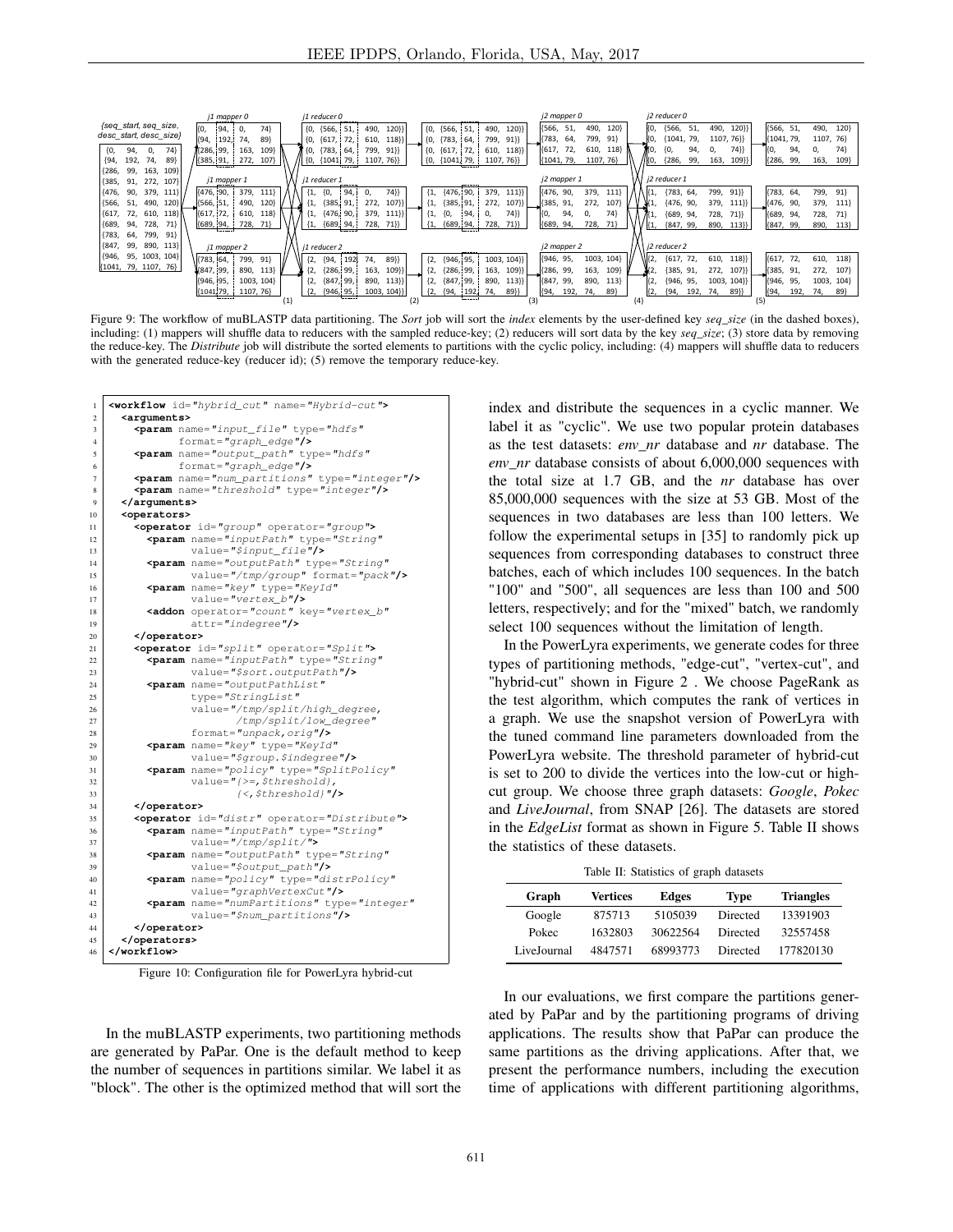

Figure 11: The workflow of PowerLyra hybrid-cut algorithm. The *Group* job will group the edges by in-vertex, including: (1) mappers will shuffle data to reducers by setting the in-vertex id as the reduce-key; (2) the add-on operator *count* will add a new attribute indegree for each edge; (3) the format operator *pack* will change the output format to the packed one. The *Split* job will split data into two groups, including: (4) based on the split condition in the configuration file (indegree is larger than or equal to 4 in this case), mappers will set the reducer id as the temporary reduce-key and shuffle data to reducers; (5) based on the different formats of output files, the *unpack* operator is applied on the high-degree part to unpack the data format. The *Distribute* job will distribute the entries in the cyclic manner, including: (6) mappers will shuffle data to reducers by setting the reducer id as the reduce-key; (7) reducers will remove the temporary reduce-key.

the partitioning time on the given input data sets, and the scalability on multiple compute nodes.

## *B. Evaluation of BLAST Database Partitioning*

Figure 12 shows the normalized execution time of muBLASTP search for three batches on 8 and 16 compute nodes with the cyclic and block polices. muBLASTP follows the MPI + OpenMP programming model, and the best performance can be achieved when binding a MPI process to one CPU (socket) and launch multiple OpenMP threads (8 on our Intel Sandy Bridge CPU) in one MPI process. As a result, on 8 nodes, we produce 16  $(8 * 2)$  partitions; and on 16 nodes, the partition number is  $32 \left(16 * 2\right)$ . In these figures, the cyclic policy is the clear winner that can bring obvious performance benefits to muBLASTP, no matter which combination of database and batch is used. We also observe that the cyclic policy can achieve more performance benefits for the larger batch, i.e. the batch "500". That means the skew is more significant for the longer queries because they have relatively longer search time.

Because the cyclic policy can deliver better performance to muBLASTP search, we compare the partitioning time of PaPar and default muBLASTP partitioning for this policy. Figure 13(a) shows the normalized partitioning time on 16 nodes for the *env\_nr* and *nr* databases, respectively. Because the current implementation of muBLASTP partitioning only provides a multithreaded method for the input database [35], it can not scale out on 16 nodes. On the contrary, PaPar can map to MapReduce and MPI implementations, and scale on multiple compute nodes. As shown in the figure, PaPar can achieve 8.6x and 20.2x speedups over default muBLASTP partitioning on 16 nodes for two databases, respectively. Note that even on a single compute node, PaPar is faster, thanks to ASPaS [12], a highly optimized mergesort implementation on multicore processors. We used it in the sort operator implementation. Figure 13(b) shows the scalability up to 16 nodes. Compared to its own single node



Figure 12: Normalized execution time of muBLASTP with the cyclic partitioning and block partitioning (normalized to cyclic) on *env\_nr* and *nr* databases.

implementation, PaPar can obtain 7.9x and 14.3x speedups for the *nr* and *evn\_nr* databases, respectively.

### *C. Evaluation of Hybrid-Cut Graph Partitioning*

Figure 14 shows the normalized execution time of PageRank with "hybrid-cut", "edge-cut", and "vertex-cut" on 8 and 16 nodes. The hybrid-cut can deliver the best performance as we expected. The vertex-cut distributes a vertex with all its in-edges to a partition, which favors the vertices having low-degrees. Because the three datasets in our experiments follow the power law distribution that have much more lowdegree vertices, the vertex-cut, instead of the edge-cut, has the closer performance to the hybrid-cut.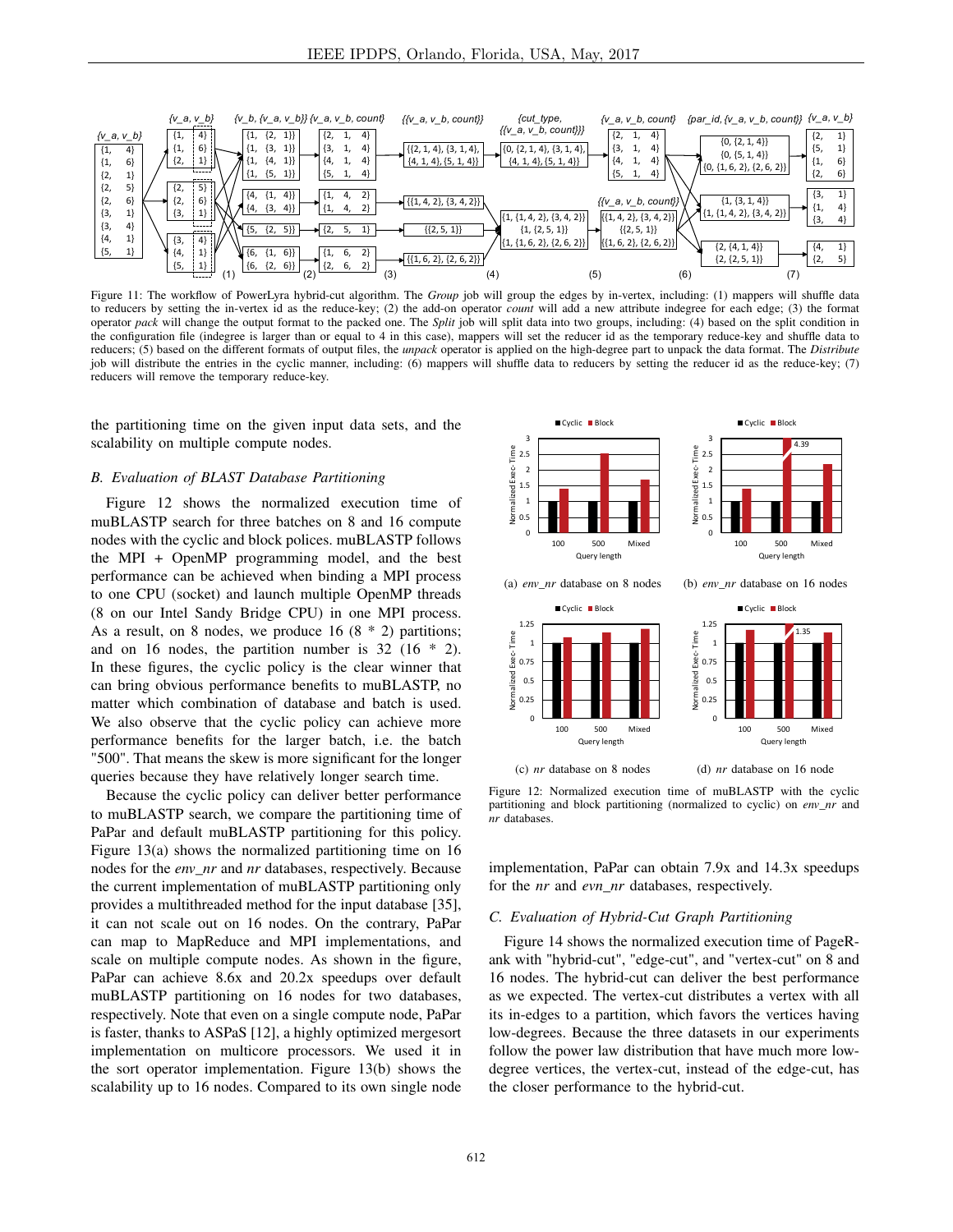

Figure 13: Partitioning time (cyclic) for *env\_nr* and *nr* databases, and strong scalability of codes generated by PaPar, compared to muBLASTP partitioning program.



(a) PageRank running on 8 nodes (b) PageRank running on 16 nodes

Figure 14: Normalized execution time of PageRank (with PowerLyra) for hybrid-cut, edge-cut, and vertex-cut (normalized to hybrid-cut).

Figure 15(a) shows the normalized partitioning time of PaPar codes and PowerLyra on 16 nodes for the hybridcut. On the Google and Pokec datasets, PowerLyra has the better performance; while PaPar can deliver 1.2x speedup on the LiveJournal dataset. There are several reasons leading to the variable performance comparison. PaPar is mapped on MR-MPI to balance the programmability and performance but without those optimizations on multicore processors used by PowerLyra, e.g., the NUMA-aware data access. Therefore, PowerLyra is faster for the small and medium datasets, where the single node performance counts more. However, such a benefit is offset in the communication intensive case on multiple nodes. Although PowerLyra is integrated with GraphLab on top of MPI, its data shuffle is still based on the socket communication on Ethernet. On the contrary, PaPar maps to MR-MPI that uses MPI instead of socket communication. In our experiments, the MVAPICH2 library can use Remote Direct Memory Access (RDMA) communication on InfiniBand to improve the performance. Furthermore, PowerLyra uses the dynamic approach that calculates scores for low-degree vertices in each partition. This method introduces additional overhead, especially for graphs which vertices cluster together, e.g., the LiveJournal dataset. Figure 15(b) also demonstrates the variable performance. PowerLyra can scale up to 8 and 16 nodes for the Pokec and LiveJournal datasets, respectively, but cannot scale on multiple nodes for the Google dataset; while, PaPar can scale up to 16 nodes for all three datasets.



Figure 15: Partitioning time (hybrid-cut) and strong scalability of codes generated by PaPar framework, compared to PowerLyra.

#### V. RELATED WORK

Over the past few years, many efforts have been taken to explore the skew problem. The speculative scheduling is the basic method of MapReduce that can speculatively relaunch last few tasks on other nodes. Late [34] speculatively launches tasks having the longest estimation remaining time. Mantri [2] restarts the task having inconsistent runtime. Flexslot [10], [11] dynamically changes the numbers of slots for stragglers. These methods require rerun the whole task or subtasks, assuming the skew comes from the heterogeneous hardware malfunction or resource contention.

The dynamic methods usually use data repartitioning and migration to resolve the skew problem at runtime. Skewtune [18] mitigates the skew for MapReduce applications by identifying the straggler, repartitioning its unprocessed input data, and rescheduling data to other nodes. Libra [3] has revealed the keys having more values may become a performance bottleneck in the reduce stage, and proposes a solution to repartition large keys with a new sampling method. OLH [25] proposes a key chopping method and a key packing method to split large keys and group medium keys, respectively. TopCluster [9] proposes a distributed monitoring framework to capture the local data distribution on each mapper, identify the most relevant subset data, and approximate the global data distribution. This method provides complete information for appropriate skew tacking methods. Although these mechanisms can mitigate the skew without the modification of applications, the effort to improve partitioning algorithms is still valuable, because application-specific partitioning methods can get better performance and scalability as illustrated in SkewReduce [17], PowerLyra [4], and Polymer [37]. It is possible to extend PaPar to support the dynamic workload redistribution. For example, when repartitioning intermediate data from Mappers to Reducers is necessary, we can use the PaPar distribution function with the cyclic policy to rebalance the key-value pairs between reducers.

For the static mechanisms, SkewReduce [17] proposes a cost function based framework for spatial feature extraction applications manipulating multidimensional data. Power-Lyra [4] is a graph computation and partitioning engine for